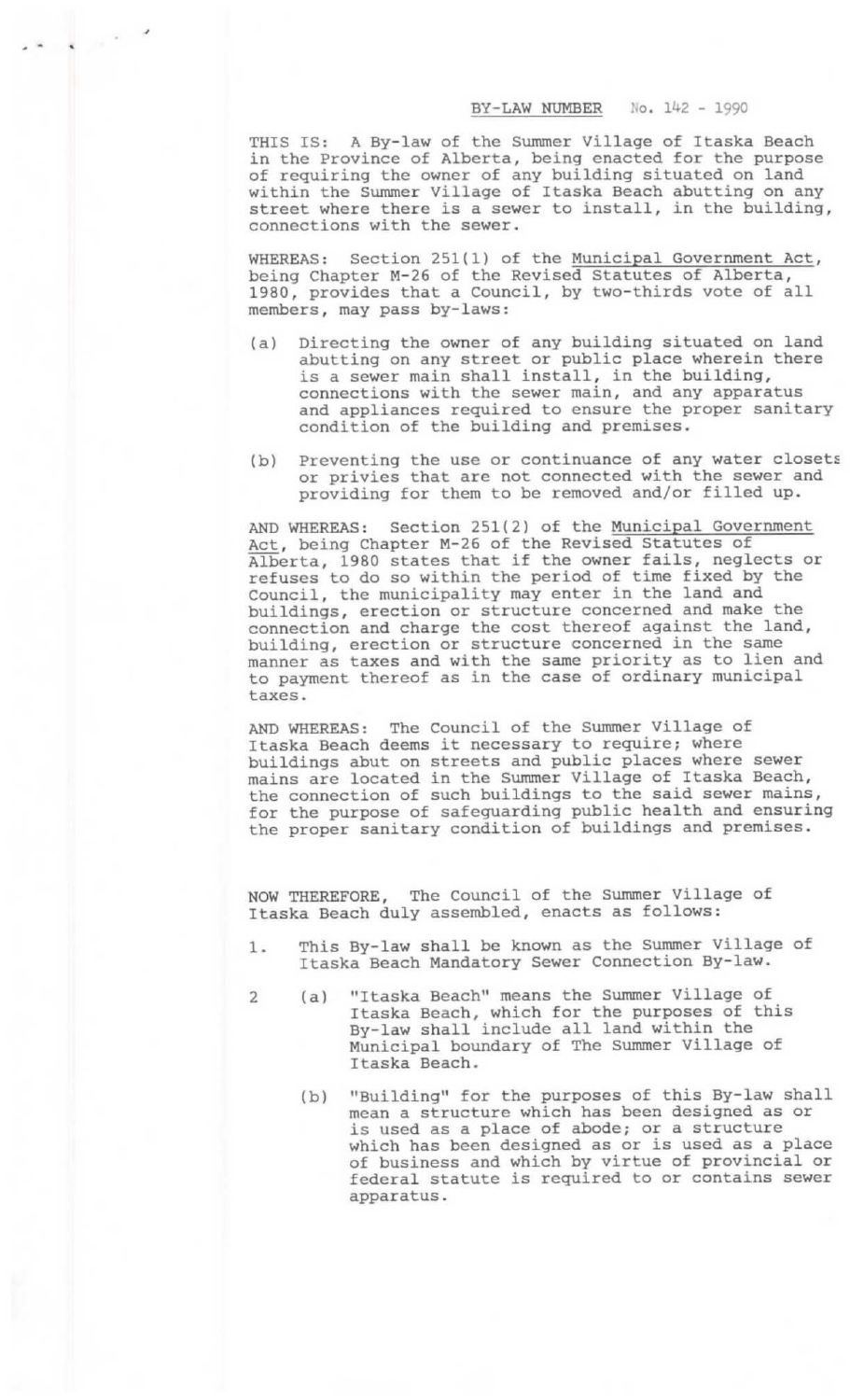- The owner of any building situated on land located within the Summer Village of Itaska Beach and within the bummer virings of fluska beach and<br>abutting on any street or public place wherein there is a sewer shall install, in the building, on or before June 6, 1991 or in the case of newly constructed buildings, at the time of the original construction of the building, connections with the sewer satisfactory to the Summer Village and the following minimum apparatus and appliances to ensure the proper sanitary condition of the building and premises:
	- (i) One sink; (ii) One lavatory;
- The use or continuation of the use of any water  $4.$ closets or privies that are not connected with the sewer main located in the abutting street or public place is prohibited. Water closets and privies or parts thereof, that are not connected with the sewer main shall be removed or filled up upon completion of main shart be removed of fifted up upon compresson the satisfaction of the Summer Village of Itaska Beach.
- If any individual feels that they have been unjustly 5. or unfairly dealt with in the enforcement of this By—law then they may appeal to the Summer Village of Itaska Beach Council within 60 days of the event giving rise to the complaint. Council's decision shall be final and binding.
- If the owner of any building situated on land abuttine 6. any street or public place wherein there is a sewer main that fails, neglects or refuses to comply with the provisions of the By—law, the appropriate officers, servants and agents of the Summer Village of Itaska Beach are hereby authorized to enter upon the land and building of the said owner and carry out all necessary work required to satisfy the requirements of this By—law and to charge the costs incurred by the Summer Village of Itaska Beach in respect of such work against the land and buildings concerned in the same manner as taxes and with the same priority as to lien and to payment thereof as in the case of ordinary municipal taxes.
- Any person who contravenes any provision of the 7. By—law is guilty of an offense and shall be liable to a fine of not less than FIVE HUNDRED (\$500.00) DOLLARS and a minimum daily fine not exceeding Twenty (\$20.00) Dollars for everyday that the offense continues after conviction.
- Whether or not a person has been prosecuted under the 8. immediately preceding section, the Summer Village of Itaska Beach may enter upon the land and buildings and perform the necessary work and charge the costs thereof to the owner as provided for in paragraph 6 herein.

 $3.$